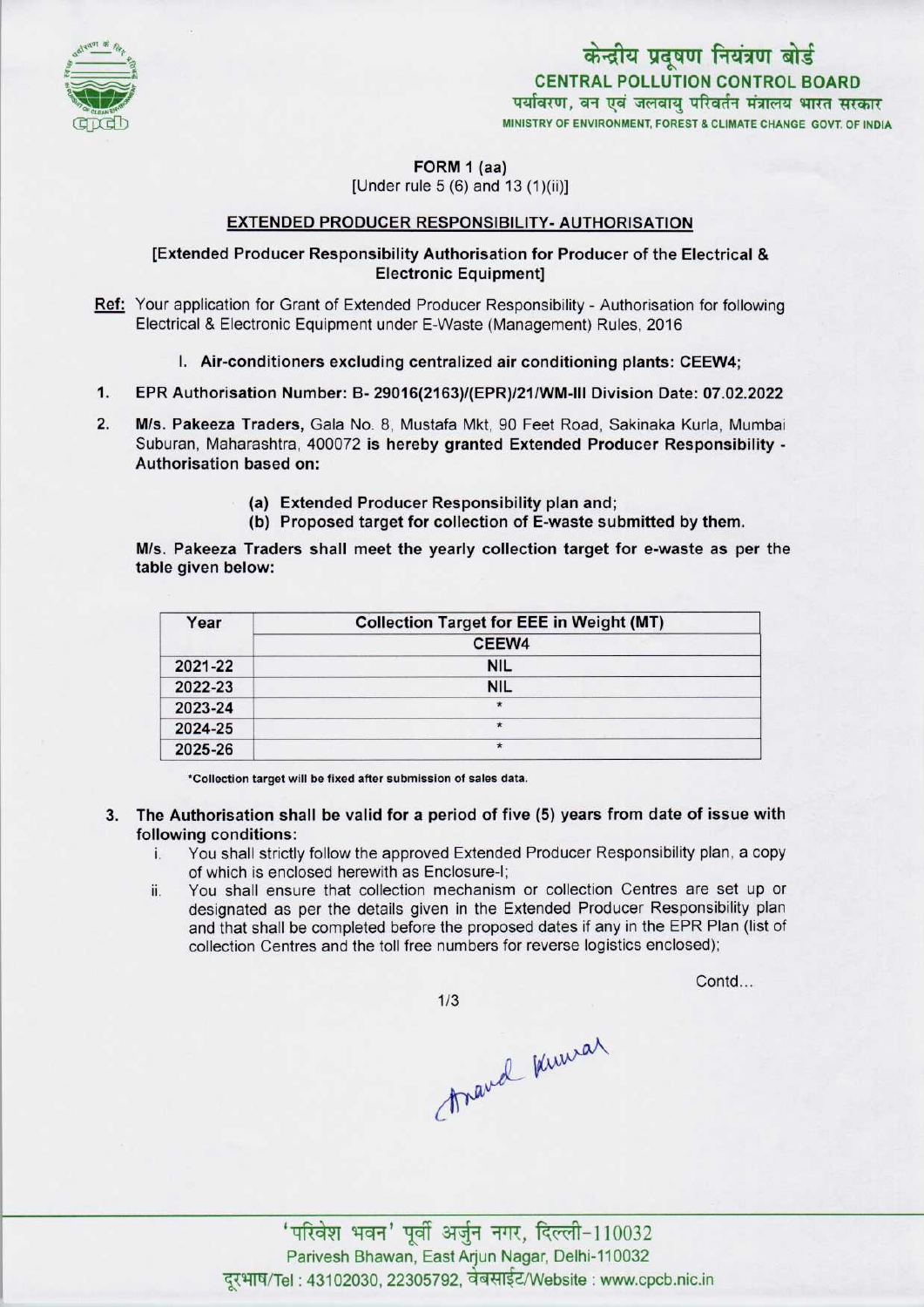

From pre page...

- iii. You shall ensure that all the collected e-waste is channelized to your PRO'S (M/s Pro Connect, G-7,New Market, Near Khasa Kothi Circle, Jaipur) and record shall be maintained at PRO and at your end.
- iv. You shall maintain records, in Form-2 of these Rules, of e-waste and make such records available for scrutiny by Central Pollution Control Board;
- v. You shall file annual returns in Form-3 to the Central Pollution Control Board on or before 30th day of June following the financial year to which that returns relates.

## vi. General Terms & Conditions of the Authorisation:

- a. The authorisation shall comply with provisions of the Environment (Protection) Act, 1986 and the E-waste (Management) Rules,2016 made there under;
- b.The authorisation or its renewal shall be produced for inspection at the request of an officer authorised by the Central Pollution Control Board;
- be communicated by Central Pollution Control Board within sixty days; c.Any change in the approved Extended Producer Responsibility plan should be informed to Central Pollution Control Board within 15 days on which decision shall designed the Linds is the mean shall be produced for inspection at the request of<br>an officer authorised by the Central Pollution Control Board;<br>c. Any change in the approved Extended Producer Responsibility plan should be<br>
- d. It is the duty of the authorised person to take prior permission of the Central<br>d. It is the duty of the authorised person to take prior permission of the Central Pollution Control Board to close down any collection centre/points or any other facility which are part of the EPR plan;
- e.An application for the renewal of authorisation shall be made aslaid down in subrule (vi) of rule of 13(1) the E-Waste (Management) Rules, 2016;
- f. The Board reserves right to cancel/amend/revoke the authorisation at any time as per the policy of the Board or Government.

## vii. Additional Conditions: -

- a) That the applicant will submit annual sales data along with annual returns;
- b) That the applicant has to ensure that the addresses of collection points provided by them in their EPR Plan are correct and traceable and the collection points/centres are functional;
- points/centres are runctional,<br>c) That the applicant will submit revised application for grant of EPR Authorisation in case of applicant adding/changing PRO or changing its EPR Plan;
- d)That the applicant has to ensure that the e-waste collected at collection centres/points or through Buy-back and DRS mentioned in the application should Pollution Control Board to close down any collection centrality which are part of the EPR plan;<br>
An application for the enewal of authorisation shall be made to the enewal of authorisation shall be made in this author<br>
The I<br>
Le and the collection<br>
of EPR Authorisation in<br>
Relan;<br>
collected at collection<br>
the application should<br>
Contd

2/3